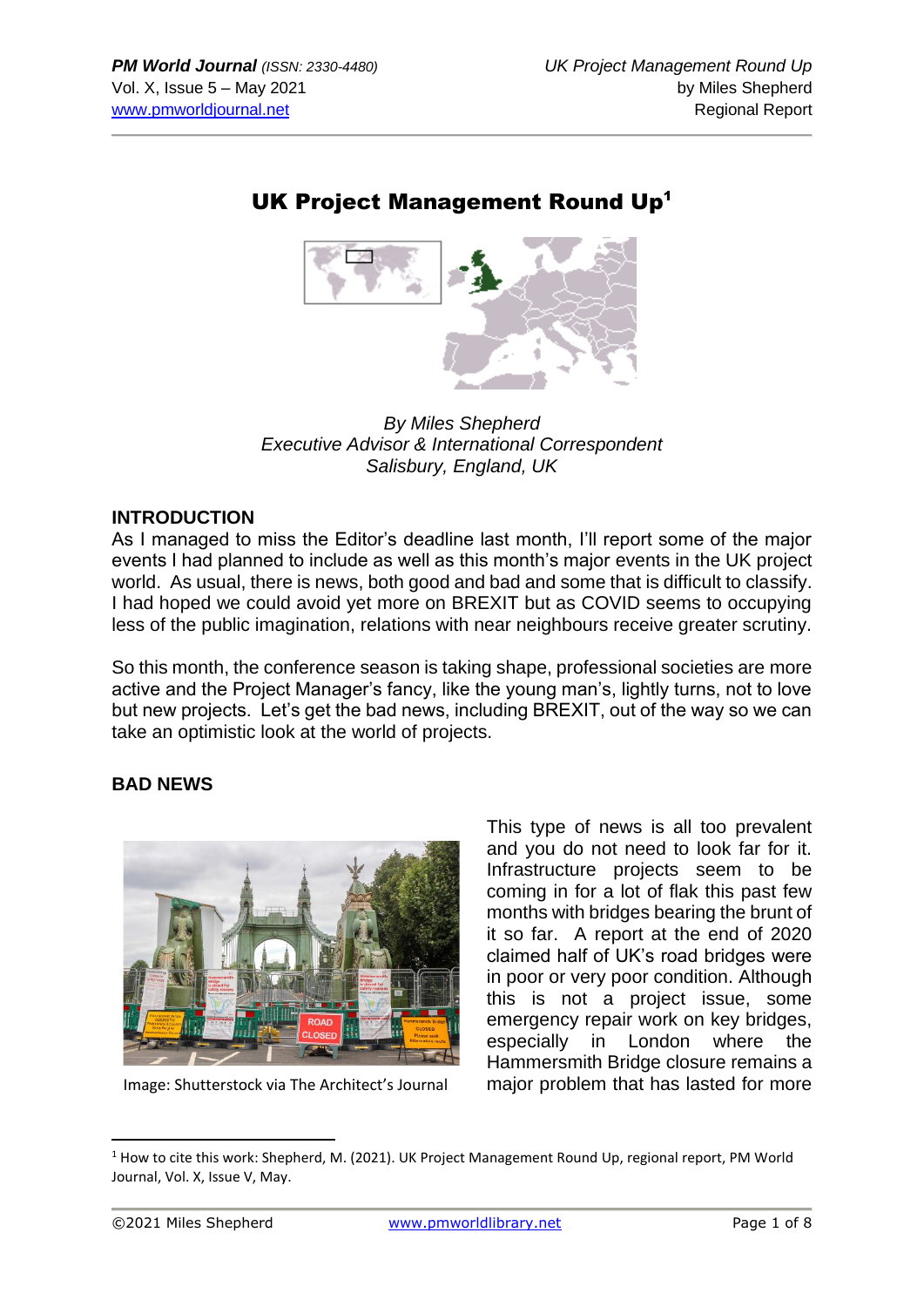than 2 years. Recent reports claim half of UK road bridges need emergency work.

Other issues that have a major impart on infrastructure projects involve the planning process. On our small and overcrowded island, you cannot build anything without planning permission. Regular readers may recall the furore over the Stonehenge tunnel planning approval last year and the vows of the uninvolved to "wage war on shameful tunnel". Planning began in 2015 with the announcement of the Government's Road Investment Strategy, route option assessment in 2016 and statutory consultation in 2018. Since then, supplementary consultations took place in 2018 and a full public examination in 2019. Recommendations were published in 2020 and the fun began. First UNESCO challenged the decision, then the Druids offered their support to the tunnel and now we have challenges from the greens. To be fair, the greens are mounting legal challenges to all new road building schemes on the basis that Ministers are ignoring commitments to cut greenhouse gas emissions.



Image: Highways England

According to reports in The Times, papers have been in the High Court against the Department for Transport that could force the government to scale back plans to spend £27 billion on motorways and A-roads. The Times goes on to explain that existing roads policy, agreed in 2014, ignores more recent legally binding targets to reduce carbon dioxide emissions, including Paris Agreement commitments to cut carbon by 68 per cent by 2030 based on 1990 levels. In the case of the Stonehenge tunnel, this seems perverse as

one of the main reasons for moving the road is to prevent bottlenecks forming (see picture left) on the 1.5 mile stretch from the end of the dual carriageway to the Long Barrow roundabout. Given the Court's ambivalent view of practical matters, I would expect them to side with the protesters. The planners will then counter with demonstrations that "prove" schemes reduce pollution. Ho-Hum!

Whether you think this next bit of tittle-tattle is bad news depends on whether you work in Parliament. The fabled Westminster re-vamp is certainly bad news for the Tax Payer as it is currently scheduled to cost not less than £4 billion (but the smart money is on anything between £10 and £20 billion!). Some degree of common sense is being shown by un-named MPs (Members of Parliament, nothing to do with those who provide police services for the military) who think it is political suicide to get taxpayers to foot the bill at a time when cuts and tax rises will be needed to pay for measures to alleviate the pandemic. The results of a "strategic review" sometime (originally promised for are due to be published early in the new year) are awaited. Of the many options under consideration are plans for housing both Houses, with the aim of shaving £1 billion off the budget. I would not like to re-baseline this project – and think of the impact on your Earned Value plots! Interestingly, the review is considering making more use of the Thames to access parliament. I wonder how much a new embankment, or cofferdam, in the river would cost…?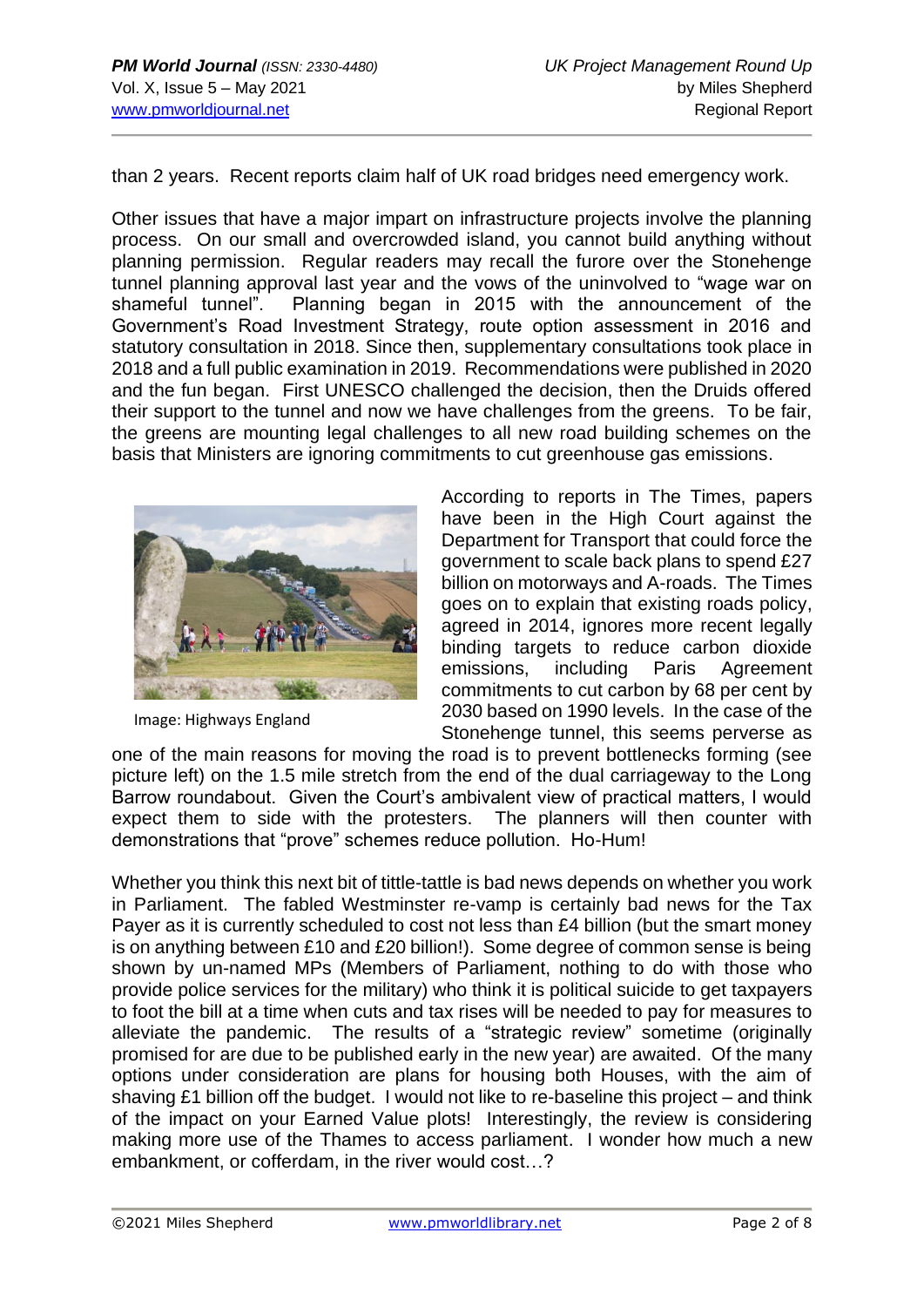After all this doom and gloom, I'm sure you are looking forward to the Good News – but no, there is worse to come, in the form of BREXIT…

#### **BREXIT**

While we "successfully" left the European Union at the end of 2020, the problems have not gone away, influenced partly by the gross incompetence of the European Commission in the attempts to manage their vaccination programme. While negotiators would claim this has nothing to do with the problems now being encountered, the more mature project people have no doubt that stakeholder management has not been an area of strength on either side. As someone who has spent a lifetime working for peace and security in Europe and for closer international cooperation, this is profoundly depressing.

I had hoped sense would prevail in January when issues around international finance and cross border trade, particularly in Ireland looked to have been "managed". Now we learn that Brussels, in the form of discredited President von der Layen, is threatening to "use its teeth" to enforce customs checks in Northern Ireland. Readers may recall that this is the person who moved from a particularly weak performance as Defence Minster in Germany and parked in Brussels. As if that was not enough, France threatened "brutal" reprisals against the City of London and manufacturing industries in a dispute over fishing licences for small French boats in the Channel. Perhaps it is no coincidence that UK awarded full diplomatic status to the EU ambassador two days after these threats.

#### **GOOD NEWS**

There really is some good news and you don't have to look too far to find it.

The Meteorological Office has begun a project, partnering with Microsoft, to build a new super-computer. The Met Office has form with heavy weight computing, having had 2 Cray XC40 super-computers, nicknamed Ronni and Reggie after the notorious Kray brothers supported by another single larger purpose built data storage. Together, these supercomputing systems:

- Are capable of over 14,000 trillion arithmetic operations per second that's more than 2 million calculation per second for every man, woman and child on the planet.
- Contain 2 petabytes of memory enough to hold 200 trillion numbers.
- Contain a total of 460,000 compute cores. These are faster versions of those found in a typical quad-core laptop.
- Contain 24 petabytes of storage for saving data enough to store over 100 years worth of HD movies

According to the Met Office, at the time of installation all three phases of this system appeared in the top 50 of the world's most powerful computers. This hugely complex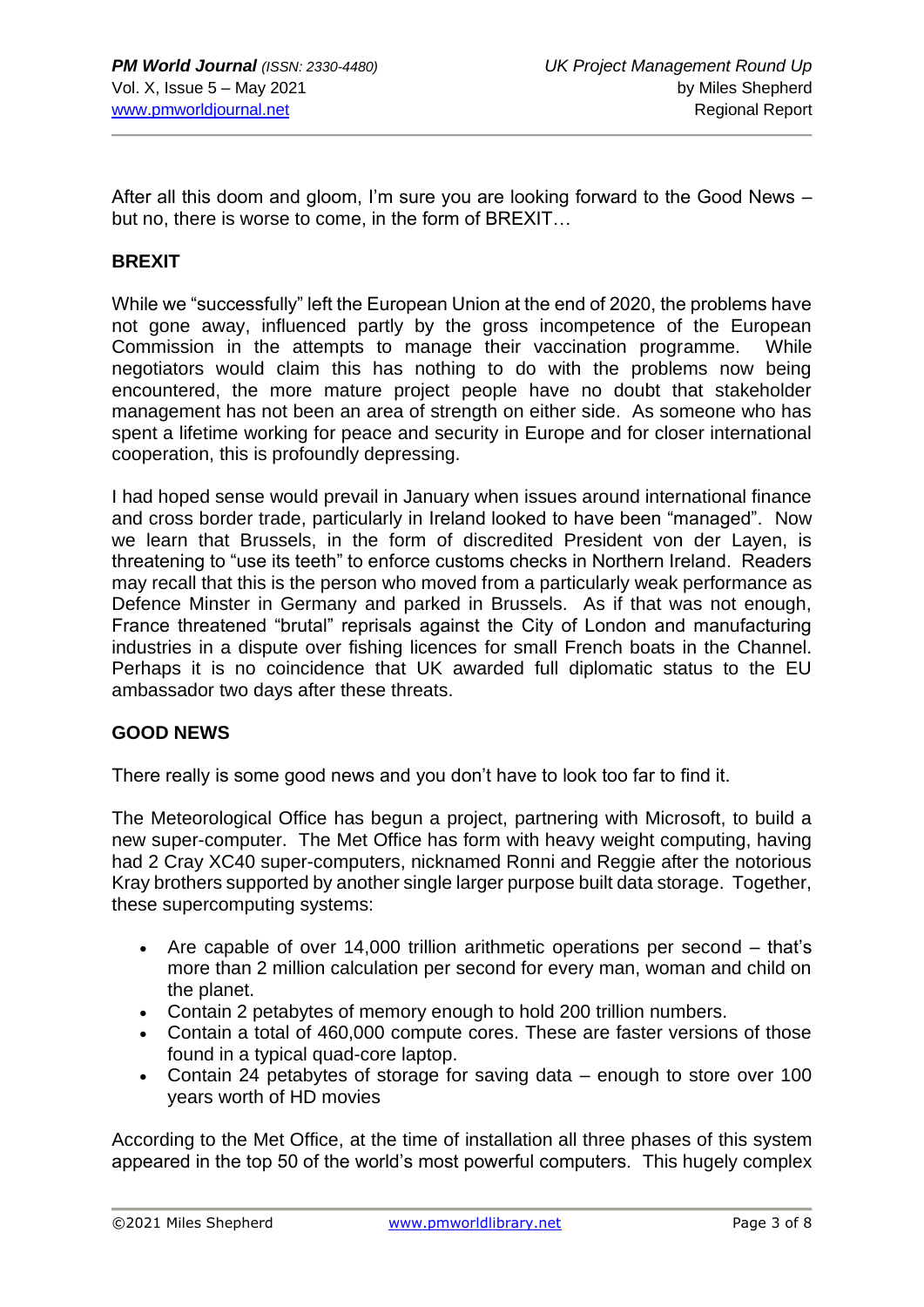Government IT project was successfully completed in December 2016, delivered early and on budget. The Met Office's supercomputer capability currently remains one of the most powerful in the world dedicated to weather and climate but even more power is needed to help ensure communities can be better prepared for weather disruption, including through:

- More sophisticated rainfall predictions, helping the Environment Agency rapidly deploy mobile flood defences;
- Better forecasting at airports so they can plan for potential disruption; and
- More detailed information for the energy sector to help them mitigate against potential energy blackouts and surges.

The new system to which the UK Government is contribution £1.2 billion, is expected to be one of the top 25 supercomputers in the world when it is up and running in the summer of 2022. Microsoft plans to update it over the next decade as computing improves. *Morgan O'Neill*, assistant professor at Stanford University, who is independent of the project, said "This partnership is an impressive public investment in the basic and applied sciences of weather and climate. Such a major investment in a state-of-the-art weather and climate prediction system by the UK is great news globally, and I look forward to the scientific advances that will follow."

Still on the environmental front, Britain is down to its last coal fired power plant by the end of 2022. EDF has announced plans to close down the West Burton A Plant by September next year.



Image: Alamy

The last coal fired generator will then be Uniper's plant at Ratcliffeon-Soar plant. Plans to close this plant before the government deadline to phase out unabated coal usage by October 2024.

According to the Times, phasing out coal power has been one of Britain's success stories in decarbonisation that Ministers are keen to trumpet as they push for global

commitments at this year's COP26 climate conference in Glasgow to cease building coal plants.

Elsewhere, work began last month on the Colne Valley Viaduct, a 2.1 mile long bridge across a series of lakes and waterways on the north west outskirts of London, will be nearly a mile longer than the Forth Rail Bridge and carry trains travelling at speeds of up to 200mph.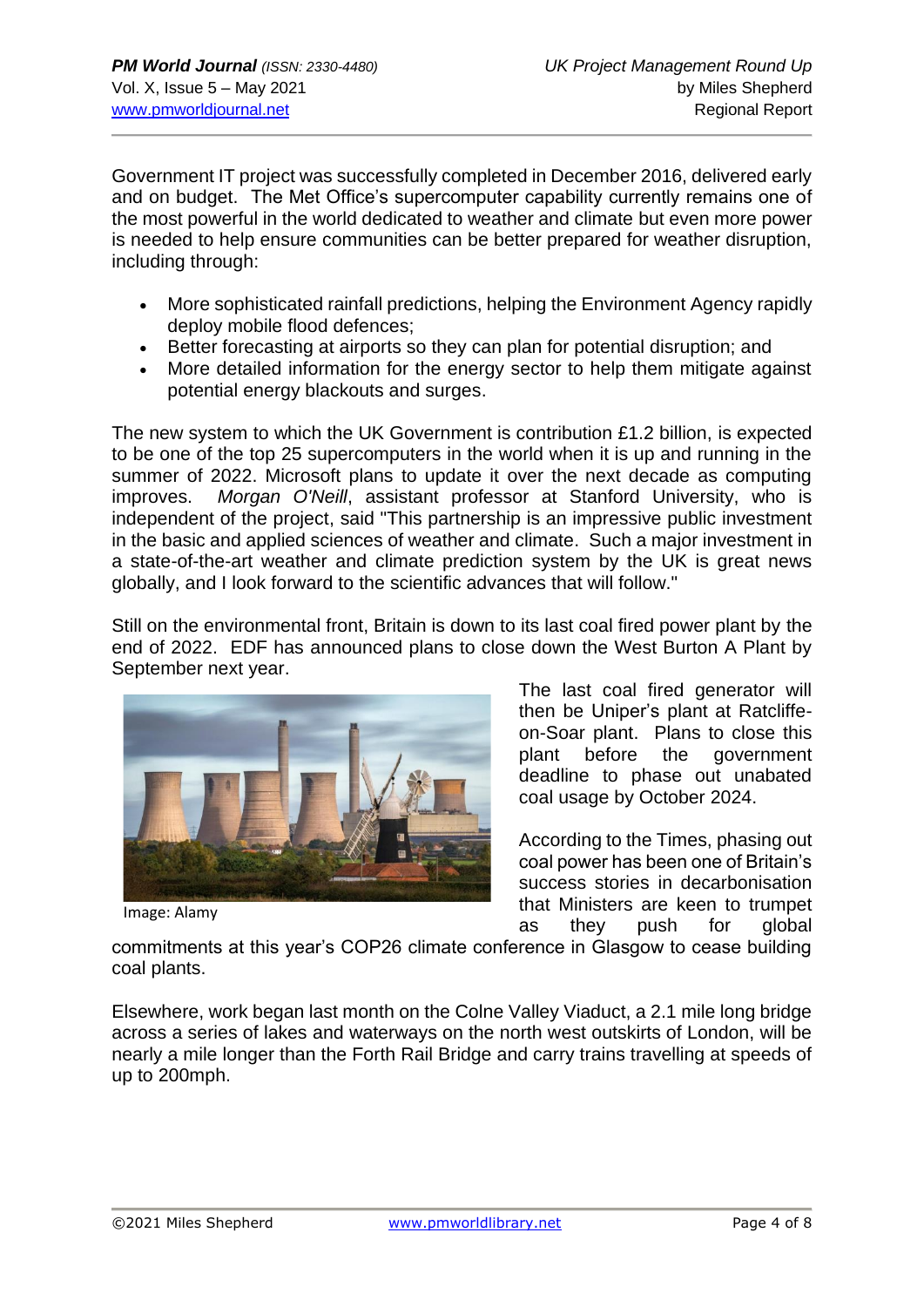

Image: HS2 and Grimshaw Architects

The structure will be supported by 56 piers, with the widest spans reserved for where the viaduct crosses the lakes, and narrower spans for the approaches. This design was chosen to enable views across the landscape, minimise the viaduct's footprint on the lakes and help to compliment the natural surroundings. Over the course of this year, engineers from HS2 Ltd's main works contractor, Align JV – a team made up of

Bouygues Travaux Publics, Sir Robert McAlpine and VolkerFitzpatrick – will construct 292 piles under the ground to support the viaduct piers.

Still more on environmentally friendly projects comes with the announcement that British Airways (BA) and Shell Ventures are investing \$24.3 million in hydrogenelectric flight specialist ZeroAvia to help accelerate the development of its first 50-plus seater zero emissions aircraft. So far, ZeroAvia have successfully tested the world's first full scale hydrogen fuelled plane in September 2020. The six-seater aircraft took off from Cranfield airport in Bedfordshire for a 19-mile demonstration flight powered by hydrogen fuel cell technology. ZeroAvia, the US-UK aviation company, is attempting to introduce zero-emission aircraft for commercial passenger operations, package deliveries and agriculture by 2023.

As we close for press, ZeroAvia reported that it's R&D aircraft made an emergency landing just outside the Cranfield airport perimeter in a field during a routine pattern test flight. No one was hurt and the incident has been reported to the Air Accidents Investigation Branch and the Fire Service attended on the ground, which is standard procedure. A spokesman said "The aircraft landed on its wheels, but the wing was damaged as it came to a halt at a low speed on uneven



Image: Bedford Independent

terrain". The aircraft has now been moved from the field and ZeroAvia will begin investigating the crash and analyzing data to find out what happened. The aircraft is part of the UK government's HyFlyer project, which ZeroAvia is working together with the European Marine Energy Centre and Intelligent Energy to research low carbon power for aircraft.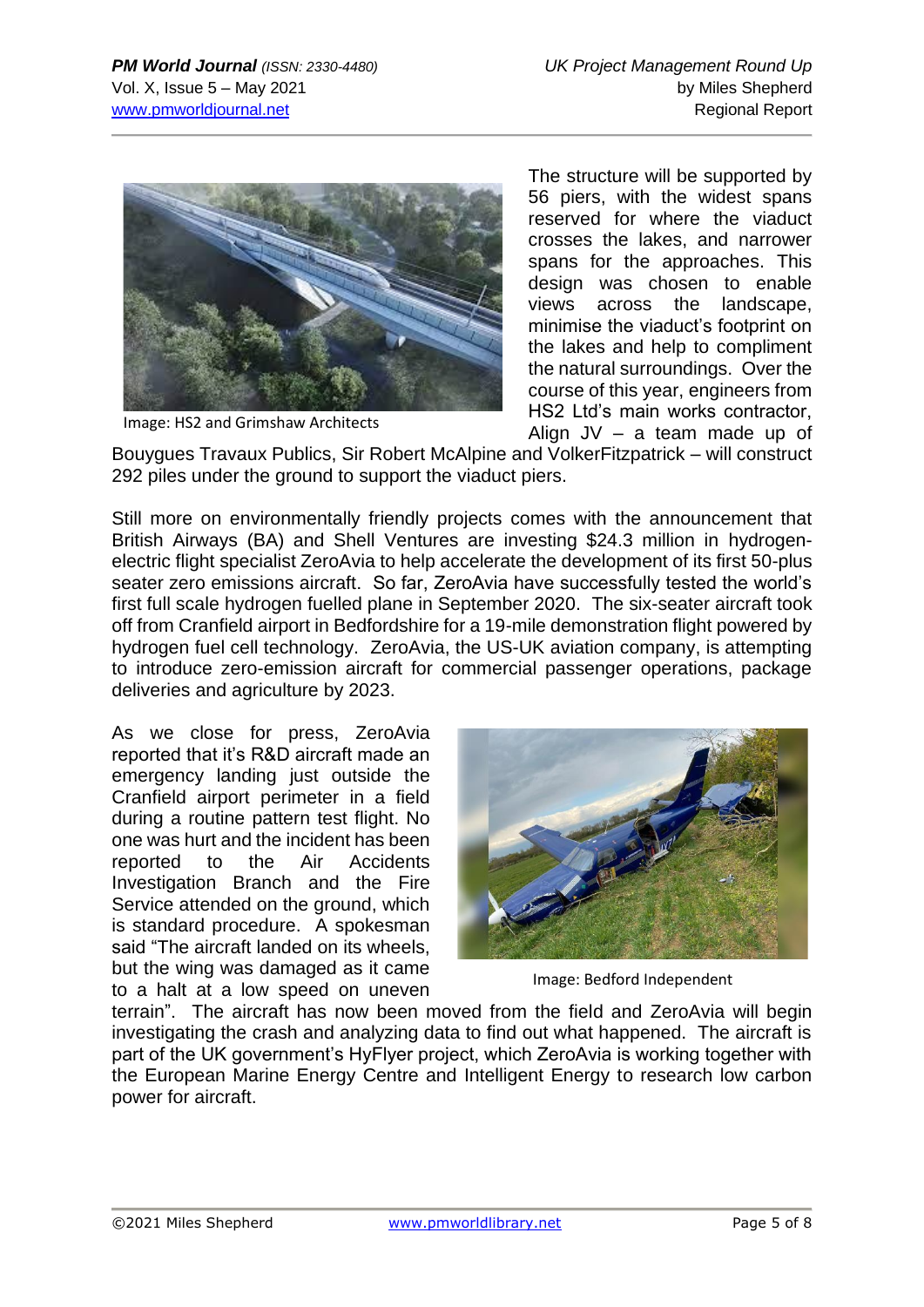#### **COVID 19**

UK is in the  $18<sup>th</sup>$  week of our third lockdown and there are grounds for cautious optimism. We are no longer the worst performing nation in the world although it is sometimes difficult to compare as counting methods vary so much across national boundaries.

Numbers are well down from peak back in January when we hit 59,000 new cases in one day and the 7-day rolling average was 54,000 and this morning's case rate is 2,300. This drop is partly due to rapid roll out of vaccinations to groups based on mortality rates – elderly and care home residents first then by age groups but also owes much to the lockdown approach. One of the main aims in controlling infection rates has been achieved and the National Health Service has been able to cope with the number of cases that have needed hospitalization. Today there are 1,400 people with the virus in hospital which represents a fall of 30% on the previous week. New variants of the virus do not seem to be causing much concern despite the increase in numbers of the Indian variety, and this morning two specific types of Indian variant have been announced.

So far, so good, but now the pressure is easing, politics are raising their ugly head once again and the main parties are disputing the procurement approaches and process adopted. We all know the importance of supply chain management in projects and programmes so the outcomes here will be important lessons learned, especially where emergency programmes are concerned.

As I write, it is less than 2 weeks before the next, major step, in the reduction in restrictions. Then, pubs, gyms and other facilities will be able to operate in a more normal manner – a meal and a drink in a pub will be very welcome!

#### **Professional News**

The Government frequently comes in for a lot of flak about its ability to manage projects and programmes so the news that a Government Projects Academy is to be launched should be greeted with enthusiasm. *Lord Agnew*, Minister for Transformation and Efficiency, set out plans to transform the way the government trains and accredits project delivery professionals. A short video outlining proposals can be found here<https://vimeo.com/523847537/e2b879608e>

The Academy will provide a single, virtual hub for professional standards, accreditation and training for Project Delivery Professionals working across government. Along with a clear set of roles, competencies and skills, the Academy will provide professionals with a 'licence to practice' and access to a redesigned learning curriculum to support them in their roles and accreditation.

Quite how this new institution will fit into the wider UK project world is not clear. The Association for Project Management has a well-established set of role descriptions,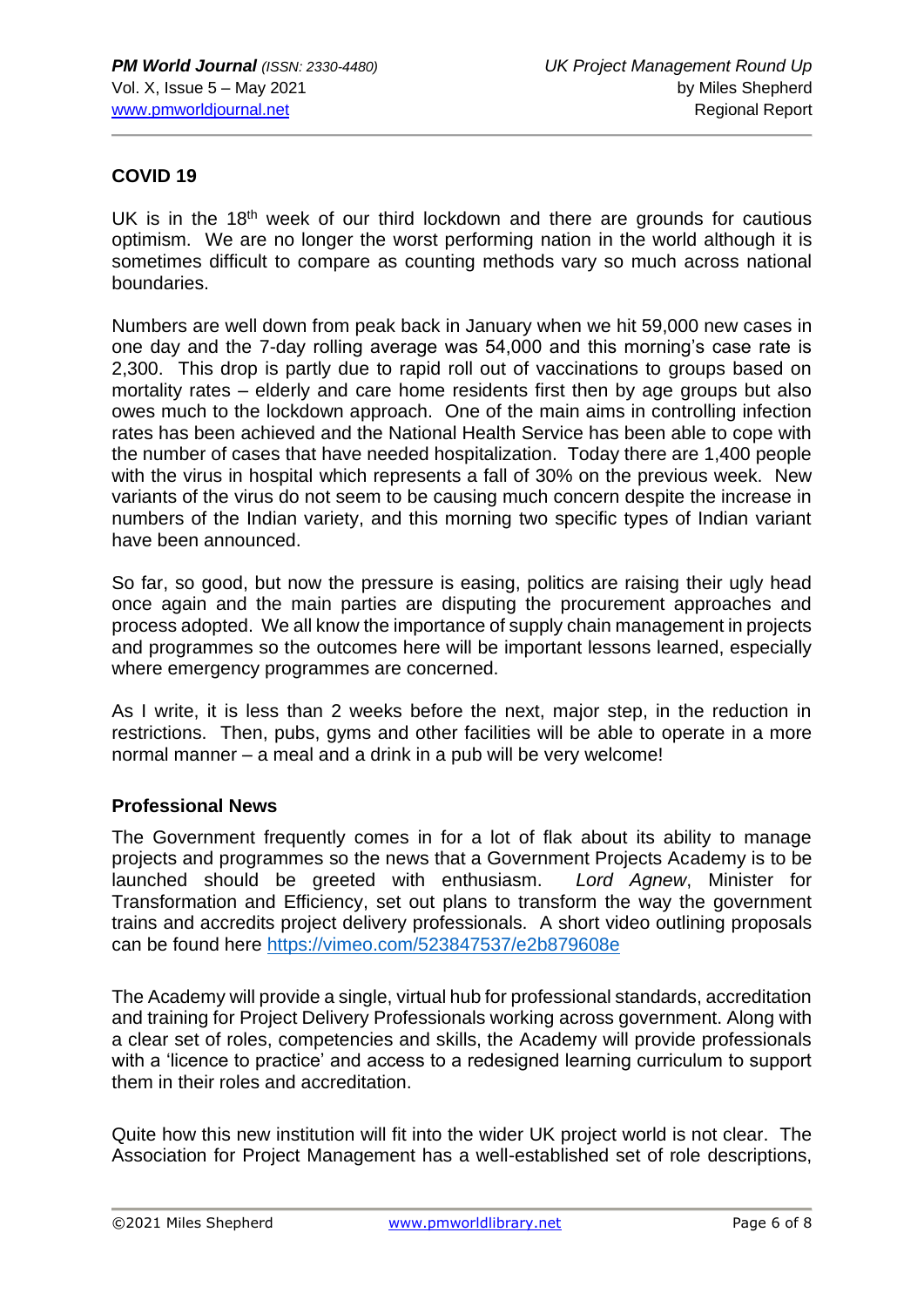competence framework and a multilevel qualification scheme that culminates in its Chartered Project Professional (ChPP). Civil servants are already required to sit the specially developed degree course at Säid Business School prior to becoming Senior Responsible Officers.

Lord Agnew also announced the publication of several government "standards", some new and some updated versions. The Government Project Delivery Framework (GPDF) sets out the core requirements to be met at key stages by major projects, programmes and portfolios in government (see the video here [https://vimeo.com/523847110/0d2a353c97\)](https://vimeo.com/523847110/0d2a353c97), This incorporates what it calls best practice guidance, such as the newly published Cost Estimating Guidance. All the documents are available for down load from [https://www.gov.uk/government/latest?departments%5B%5D=infrastructure-and](https://www.gov.uk/government/latest?departments%5B%5D=infrastructure-and-projects-authority)[projects-authority.](https://www.gov.uk/government/latest?departments%5B%5D=infrastructure-and-projects-authority) The role of these internal standards is far from transparent.

Amid all the Governmental activity, the Association for Project Management (APM) continues to active during lockdown. The webinar programme seems to have been well received and continues with 8 more webinars in May. SIG and Branches have also taken to the webinar and on-line presentation approach. One of the advantages of these events is that they provide more opportunity for members to participate both directly and asynchronously so missing an opportunity is less likely as the recordings are available for viewing at convenient times – and for repeat viewing if needed. Another feature is the Hub, celebrating its first anniversary in April. It is an online community designed exclusively for individual members. The Hub works rather like Facebook and has some lively exchanges.

All professional associations use Standards for their work. Some of these are purely internal, aimed at things such as making members aware of what is expected of them and others relate to personal conduct (usually in the form of ethics) and technical performance. There are also Standards setting bodies, of which the best known are the International Organisation for Standards (ISO) and the British Standards Institute (BSI). APM participates formally in standards development at the BSI level while many of those involved in both national and international standard development are also members of APM. However APM membership is not a requirement for participation and BSI are looking for new members of their MS/2 Project, Programme and Portfolio Management Committee (see [https://www.bsigroup.com/en-GB/about-bsi/uk](https://www.bsigroup.com/en-GB/about-bsi/uk-national-standards-body/how-to-get-involved-with-standards/become-a-standards-maker/)[national-standards-body/how-to-get-involved-with-standards/become-a-standards](https://www.bsigroup.com/en-GB/about-bsi/uk-national-standards-body/how-to-get-involved-with-standards/become-a-standards-maker/)[maker/](https://www.bsigroup.com/en-GB/about-bsi/uk-national-standards-body/how-to-get-involved-with-standards/become-a-standards-maker/) for details).

Current UK work includes developing new standards on project controls and benefits management. Both new standards will be issued for comment in the late summer or early autumn so look out for announcements. Meanwhile, new and revised international standards will be available in the summer.